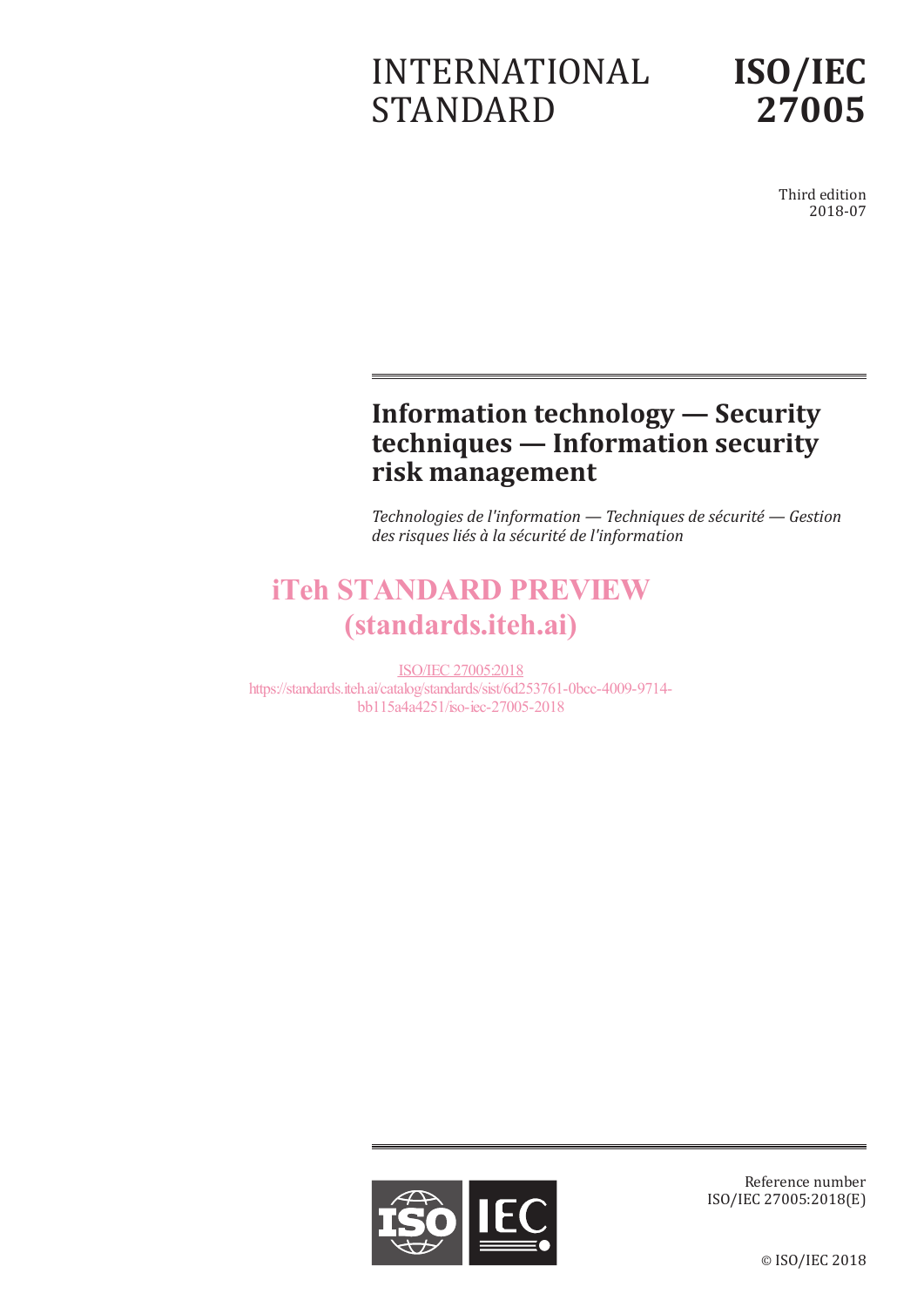# iTeh STANDARD PREVIEW (standards.iteh.ai)

ISO/IEC 27005:2018 https://standards.iteh.ai/catalog/standards/sist/6d253761-0bcc-4009-9714 bb115a4a4251/iso-iec-27005-2018



### **COPYRIGHT PROTECTED DOCUMENT**

#### © ISO/IEC 2018

All rights reserved. Unless otherwise specified, or required in the context of its implementation, no part of this publication may be reproduced or utilized otherwise in any form or by any means, electronic or mechanical, including photocopying, or posting on the internet or an intranet, without prior written permission. Permission can be requested from either ISO at the address below or ISO's member body in the country of the requester.

ISO copyright office CP 401 • Ch. de Blandonnet 8 CH-1214 Vernier, Geneva Phone: +41 22 749 01 11 Fax: +41 22 749 09 47 Email: copyright@iso.org Website: www.iso.org

Published in Switzerland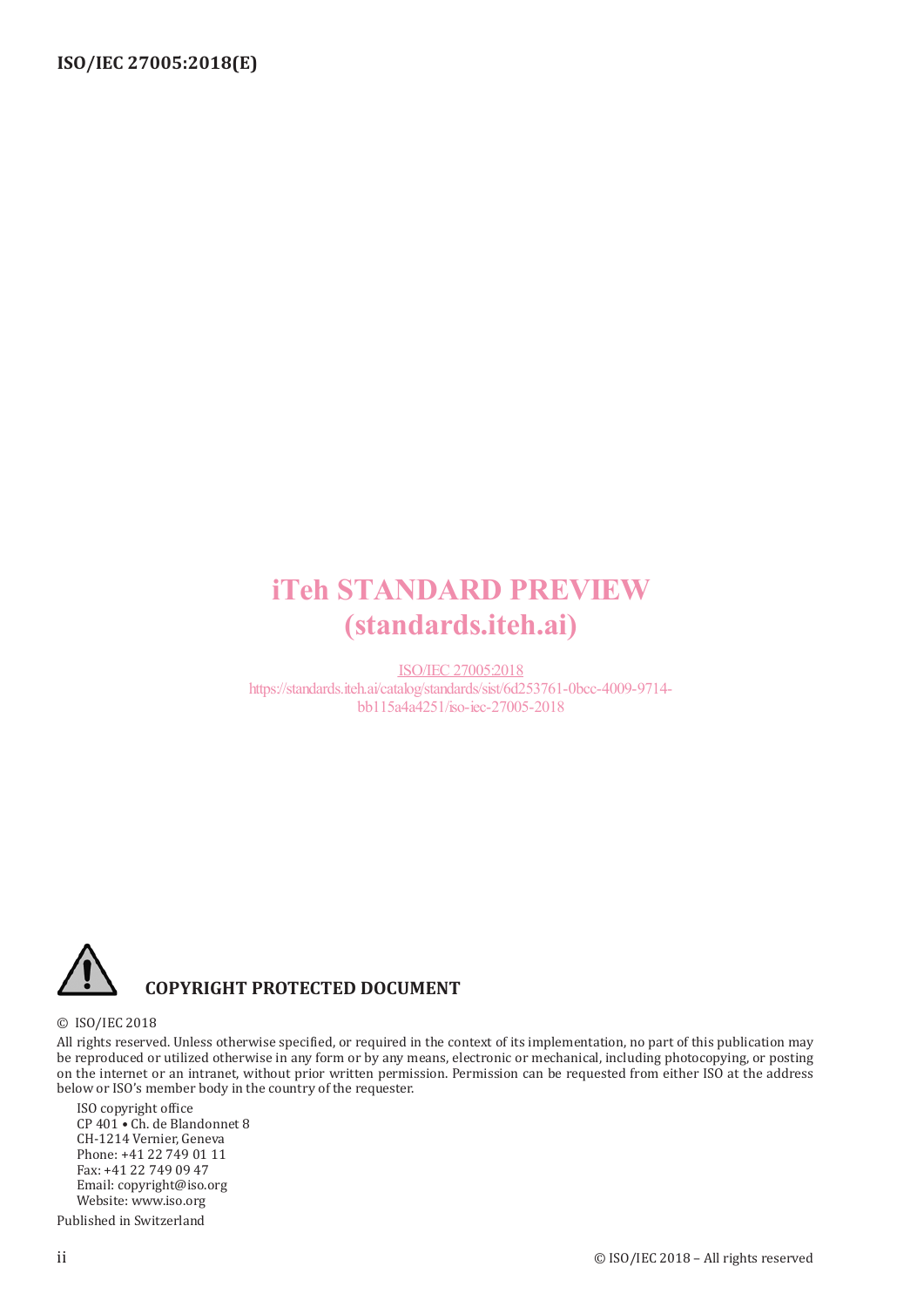### **Contents**

| 1         |                                                                          |                                                                                                                                                                                                                                     |  |
|-----------|--------------------------------------------------------------------------|-------------------------------------------------------------------------------------------------------------------------------------------------------------------------------------------------------------------------------------|--|
|           |                                                                          |                                                                                                                                                                                                                                     |  |
| 2         |                                                                          |                                                                                                                                                                                                                                     |  |
| 3         |                                                                          | Terms and definitions <b>Exercise According to the Contract of According 1</b>                                                                                                                                                      |  |
| 4         |                                                                          |                                                                                                                                                                                                                                     |  |
| 5         |                                                                          | Background 2                                                                                                                                                                                                                        |  |
| 6         |                                                                          |                                                                                                                                                                                                                                     |  |
| 7         |                                                                          |                                                                                                                                                                                                                                     |  |
|           | 7.1                                                                      |                                                                                                                                                                                                                                     |  |
|           | 7.2                                                                      |                                                                                                                                                                                                                                     |  |
|           |                                                                          | 7.2.1                                                                                                                                                                                                                               |  |
|           |                                                                          | 7.2.2                                                                                                                                                                                                                               |  |
|           |                                                                          | 7.2.3                                                                                                                                                                                                                               |  |
|           |                                                                          | 7.2.4                                                                                                                                                                                                                               |  |
|           | 7.3                                                                      |                                                                                                                                                                                                                                     |  |
|           | 7.4                                                                      |                                                                                                                                                                                                                                     |  |
|           |                                                                          |                                                                                                                                                                                                                                     |  |
| 8         |                                                                          | Information security risk assessment R.D. PREVIEW EW                                                                                                                                                                                |  |
|           | 8.1                                                                      |                                                                                                                                                                                                                                     |  |
|           | 8.2                                                                      |                                                                                                                                                                                                                                     |  |
|           |                                                                          | 8.2.1                                                                                                                                                                                                                               |  |
|           |                                                                          | 8.2.2                                                                                                                                                                                                                               |  |
|           |                                                                          | $8.2.3$ <sub>https</sub> Jdentification; of threats, and sixted 353761-0bcc-4009-9714-                                                                                                                                              |  |
|           |                                                                          | Identification of existing controls 5-2018<br>8.2.4                                                                                                                                                                                 |  |
|           |                                                                          | 8.2.5                                                                                                                                                                                                                               |  |
|           |                                                                          | 8.2.6                                                                                                                                                                                                                               |  |
|           | 8.3                                                                      |                                                                                                                                                                                                                                     |  |
|           |                                                                          | 8.3.1                                                                                                                                                                                                                               |  |
|           |                                                                          | 8.3.2                                                                                                                                                                                                                               |  |
|           |                                                                          | 8.3.3                                                                                                                                                                                                                               |  |
|           |                                                                          | 8.3.4                                                                                                                                                                                                                               |  |
|           | 8.4                                                                      |                                                                                                                                                                                                                                     |  |
| 9         |                                                                          |                                                                                                                                                                                                                                     |  |
|           | 9.1                                                                      |                                                                                                                                                                                                                                     |  |
|           | 9.2                                                                      |                                                                                                                                                                                                                                     |  |
|           | 9.3                                                                      |                                                                                                                                                                                                                                     |  |
|           | 9.4                                                                      |                                                                                                                                                                                                                                     |  |
|           | 9.5                                                                      |                                                                                                                                                                                                                                     |  |
| <b>10</b> |                                                                          | Information security risk acceptance <b>Exerces</b> 20                                                                                                                                                                              |  |
| 11        |                                                                          |                                                                                                                                                                                                                                     |  |
| 12        |                                                                          |                                                                                                                                                                                                                                     |  |
|           | Information security risk monitoring and review <b>Example 21</b> and 21 |                                                                                                                                                                                                                                     |  |
|           | 12.1<br>12.2                                                             |                                                                                                                                                                                                                                     |  |
|           |                                                                          |                                                                                                                                                                                                                                     |  |
|           |                                                                          | Annex A (informative) Defining the scope and boundaries of the information security risk                                                                                                                                            |  |
|           |                                                                          |                                                                                                                                                                                                                                     |  |
|           |                                                                          |                                                                                                                                                                                                                                     |  |
|           |                                                                          | Annex C (informative) Examples of typical threats <b>Examples</b> of typical and the state of the state of the state of typical state of the state of the state of the state of the state of the state of the state of the state of |  |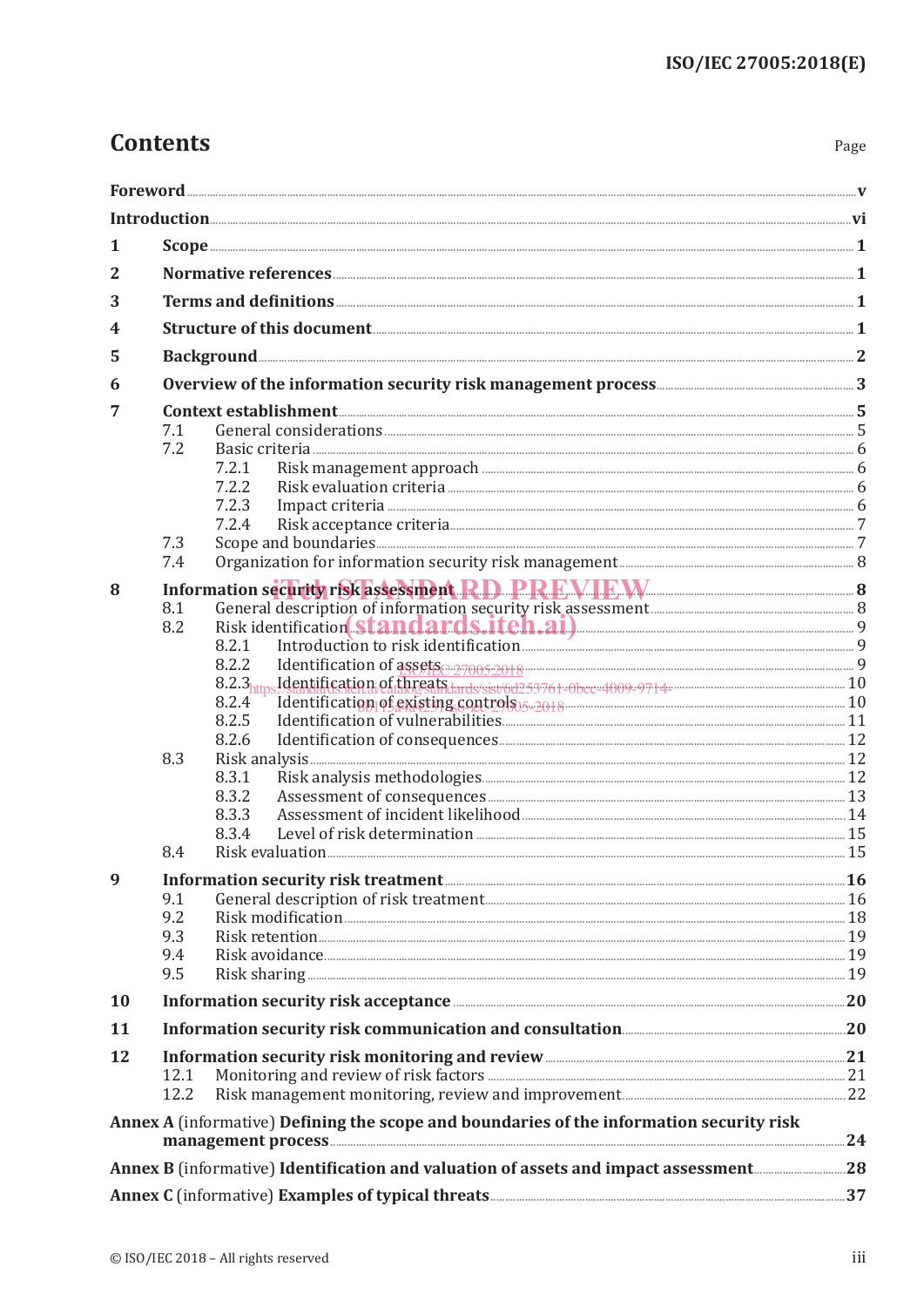### **ISO/IEC 27005:2018(E)**

| -51 |
|-----|
| 53. |

# iTeh STANDARD PREVIEW (standards.iteh.ai)

ISO/IEC 27005:2018 https://standards.iteh.ai/catalog/standards/sist/6d253761-0bcc-4009-9714bb115a4a4251/iso-iec-27005-2018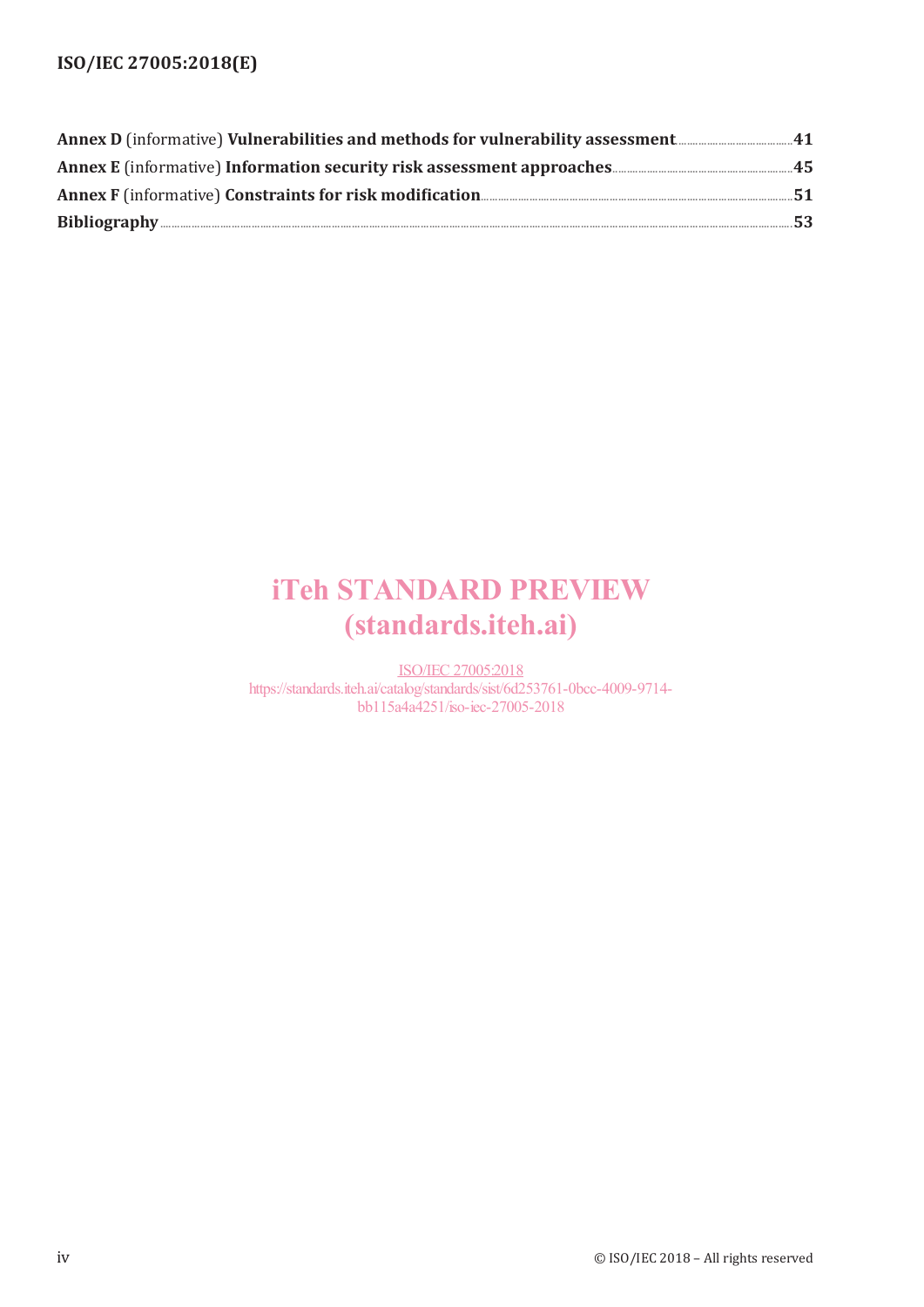### **Foreword**

ISO (the International Organization for Standardization) and IEC (the International Electrotechnical Commission) form the specialized system for worldwide standardization. National bodies that are members of ISO or IEC participate in the development of International Standards through technical committees established by the respective organization to deal with particular fields of technical activity. ISO and IEC technical committees collaborate in fields of mutual interest. Other international organizations, governmental and non-governmental, in liaison with ISO and IEC, also take part in the work. In the field of information technology, ISO and IEC have established a joint technical committee, ISO/IEC JTC 1.

The procedures used to develop this document and those intended for its further maintenance are described in the ISO/IEC Directives, Part 1. In particular the different approval criteria needed for the different types of document should be noted. This document was drafted in accordance with the editorial rules of the ISO/IEC Directives, Part 2 (see www.iso.org/directives).

Attention is drawn to the possibility that some of the elements of this document may be the subject of patent rights. ISO and IEC shall not be held responsible for identifying any or all such patent rights. Details of any patent rights identified during the development of the document will be in the Introduction and/or on the ISO list of patent declarations received (see www.iso.org/patents).

Any trade name used in this document is information given for the convenience of users and does not constitute an endorsement.

For an explanation on the voluntary nature of standards, the meaning of ISO specific terms and<br>expressions related to conformity assessment, as well as information about ISO's adherence to the expressions related to conformity assessment, as well as information about ISO's adherence to the United to containing assessment, as well as information assat 1505 and the the come<br>World Trade Organization (WTO) principles in the Technical Barriers to Trade (TBT) see the following URL: www.iso.org/iso/foreword.html.

This document was prepared by Technical Committee ISO/IEC JTC 1, *Information technology*, **Subcommittee SC 27,** *IT Security techniques*<br>Subcommittee SC 27, *IT Security techniques*. bb115a4a4251/iso-iec-27005-2018

Any feedback or questions on this document should be directed to the user's national standards body. A complete listing of these bodies can be found at www.iso.org/members.html.

This third edition cancels and replaces the second edition (ISO/IEC 27005:2011) which has been technically revised. The main changes from the previous edition are as follows:

- all direct references to the ISO/IEC 27001:2005 have been removed;
- clear information has been added that this document does not contain direct guidance on the implementation of the ISMS requirements specified in ISO/IEC 27001 (see Introduction);
- ISO/IEC 27001:2005 has been removed from Clause 2;
- ISO/IEC 27001 has been added to the Bibliography;
- Annex G and all references to it have been removed;
- editorial changes have been made accordingly.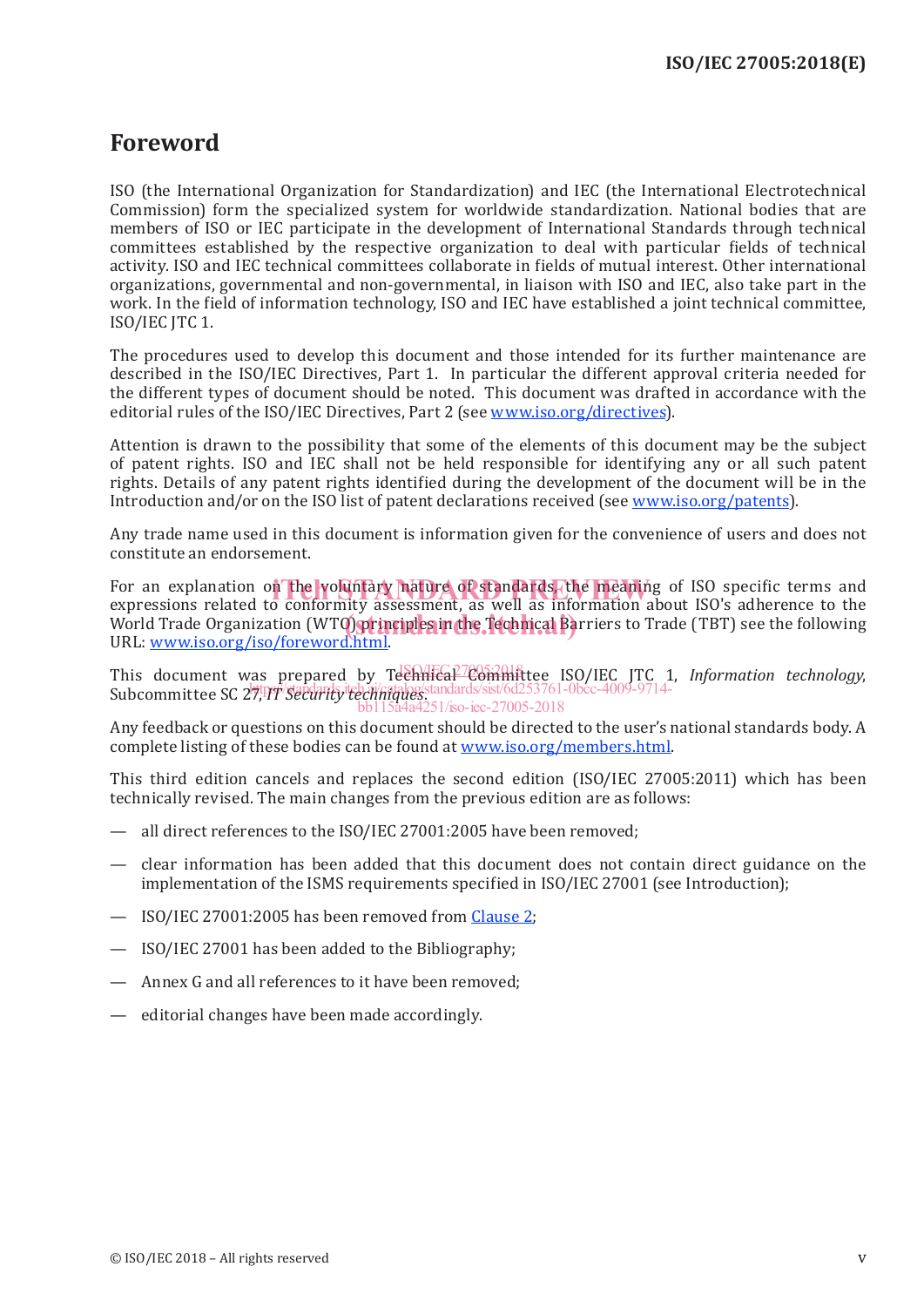### **Introduction**

This document provides guidelines for information security risk management in an organization. However, this document does not provide any specific method for information security risk management. It is up to the organization to define their approach to risk management, depending for example on the scope of an information security management system (ISMS), context of risk management, or industry sector. A number of existing methodologies can be used under the framework described in this document to implement the requirements of an ISMS. This document is based on the asset, threat and vulnerability risk identification method that is no longer required by ISO/IEC 27001. There are some other approaches that can be used.

This document does not contain direct guidance on the implementation of the ISMS requirements given in ISO/IEC 27001.

This document is relevant to managers and staff concerned with information security risk management within an organization and, where appropriate, external parties supporting such activities.

# iTeh STANDARD PREVIEW (standards.iteh.ai)

ISO/IEC 27005:2018 https://standards.iteh.ai/catalog/standards/sist/6d253761-0bcc-4009-9714 bb115a4a4251/iso-iec-27005-2018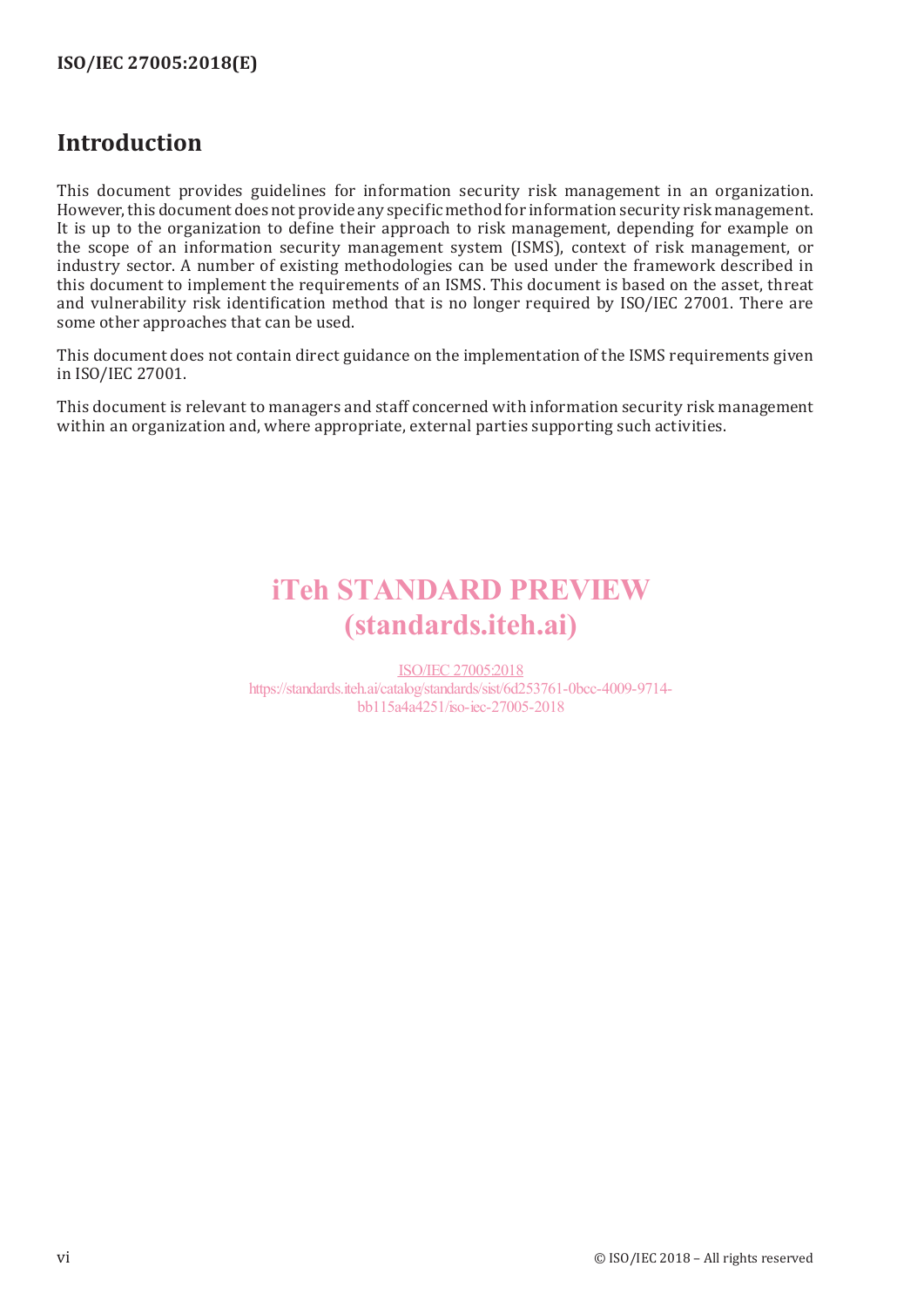### **Information technology — Security techniques — Information security risk management**

#### **1 Scope**

This document provides guidelines for information security risk management.

This document supports the general concepts specified in ISO/IEC 27001 and is designed to assist the satisfactory implementation of information security based on a risk management approach.

Knowledge of the concepts, models, processes and terminologies described in ISO/IEC 27001 and ISO/ IEC 27002 is important for a complete understanding of this document.

This document is applicable to all types of organizations (e.g. commercial enterprises, government agencies, non-profit organizations) which intend to manage risks that can compromise the organization's information security.

#### **2 Normative references**

The following documents are referred to in the text in such a way that some or all of their content The following documents are referred to in the text in such a way that some or all of their content constitutes requirements of this document. For dated references, only the edition cited applies. For undated references, the latest edition of the referenced document (including any amendments) applies.

ISO/IEC 27000, *Information technology — Security techniques — Information security management systems — Overview and vocabulary* ISO/IEC 27005:2018

https://standards.iteh.ai/catalog/standards/sist/6d253761-0bcc-4009-9714-

bb115a4a4251/iso-iec-27005-2018

#### **3 Terms and definitions**

For the purposes of this document, the terms and definitions given in ISO/IEC 27000 and the following apply.

ISO and IEC maintain terminological databases for use in standardization at the following addresses:

- ISO Online browsing platform: available at https://www.iso.org/obp
- IEC Electropedia: available at http://www.electropedia.org/

#### **4 Structure of this document**

This document contains the description of the information security risk management process and its activities.

The background information is provided in Clause 5.

A general overview of the information security risk management process is given in Clause 6.

All information security risk management activities as presented in Clause 6 are subsequently described in the following clauses:

- context establishment in Clause 7;
- risk assessment in Clause 8;
- risk treatment in Clause 9;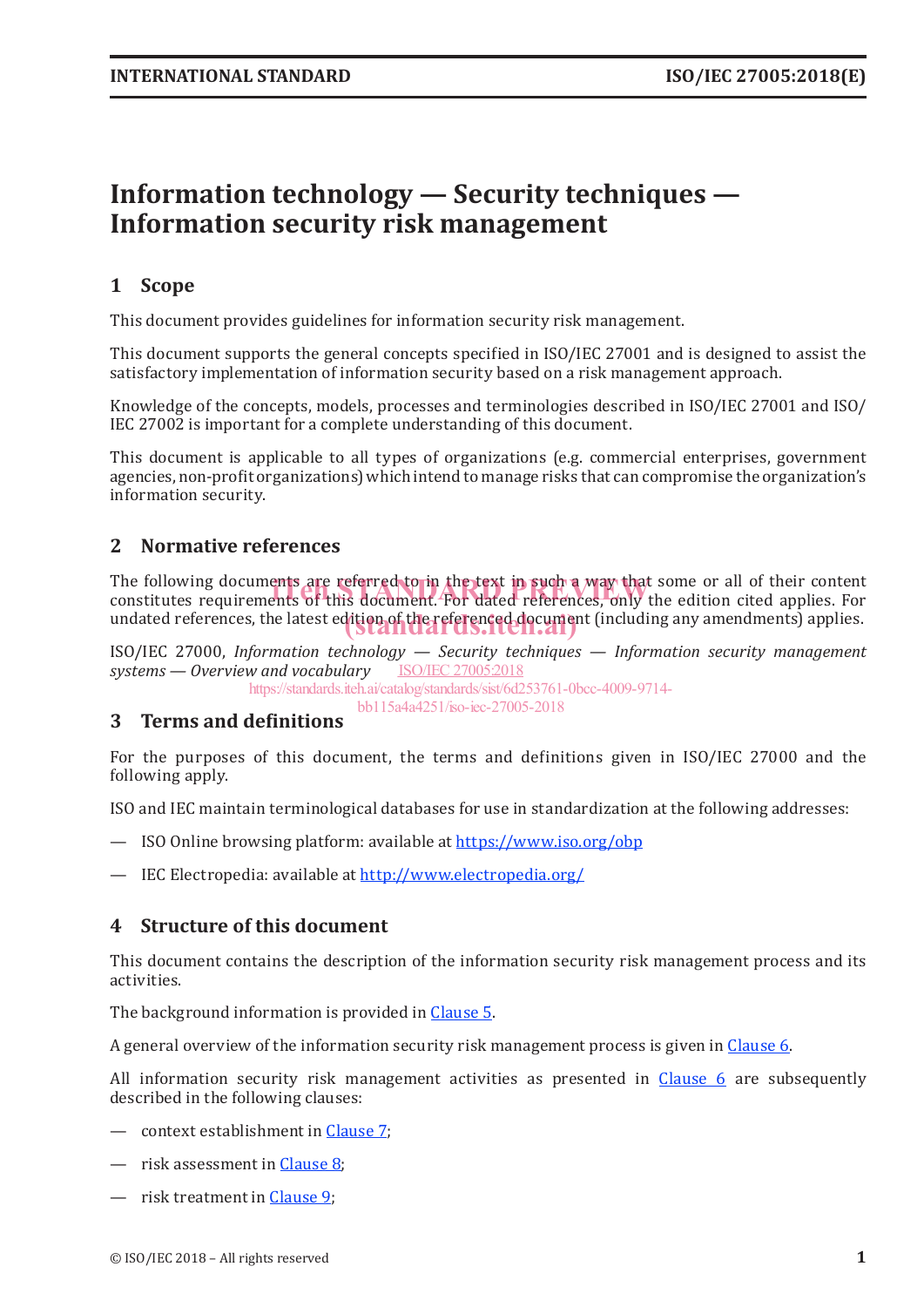- risk acceptance in Clause 10;
- risk communication in Clause 11:
- risk monitoring and review in Clause 12.

Additional information for information security risk management activities is presented in the annexes. The context establishment is supported by  $\Delta$  (Defining the scope and boundaries of the information security risk management process). Identification and valuation of assets and impact assessments are discussed in **Annex B. Annex C** gives examples of typical threats and **Annex D** discusses vulnerabilities and methods for vulnerability assessment. Examples of information security risk assessment approaches are presented in Annex E.

Constraints for risk modification are presented in Annex F.

All risk management activities as presented from **Clause 7** to **Clause 12** are structured as follows:

Input: Identifies any required information to perform the activity.

Action: Describes the activity.

Implementation guidance: Provides guidance on performing the action. Some of this guidance may not be suitable in all cases and so other ways of performing the action may be more appropriate.

Output: Identifies any information derived after performing the activity.

#### **5 Background**

### iTeh STANDARD PREVIEW

A systematic approach to information security risk management is necessary to identify organizational needs regarding information security requirements and to create an effective information security management system (ISMS). This approach should be suitable for the organization's environment and, in particular, should be aligned with overall enterprise H3R3761nagement. Security efforts should address risks in an effective and timely manher where and when they are needed. Information security risk management should be an integral part of all information security management activities and should be applied both to the implementation and the ongoing operation of an ISMS.

Information security risk management should be a continual process. The process should establish the external and internal context, assess the risks and treat the risks using a risk treatment plan to implement the recommendations and decisions. Risk management analyses what can happen and what the possible consequences can be, before deciding what should be done and when, to reduce the risk to an acceptable level.

Information security risk management should contribute to the following:

- risks being identified;
- risks being assessed in terms of their consequences to the business and the likelihood of their occurrence;
- the likelihood and consequences of these risks being communicated and understood;
- priority order for risk treatment being established;
- priority for actions to reduce risks occurring;
- stakeholders being involved when risk management decisions are made and kept informed of the risk management status;
- effectiveness of risk treatment monitoring;
- risks and the risk management process being monitored and reviewed regularly;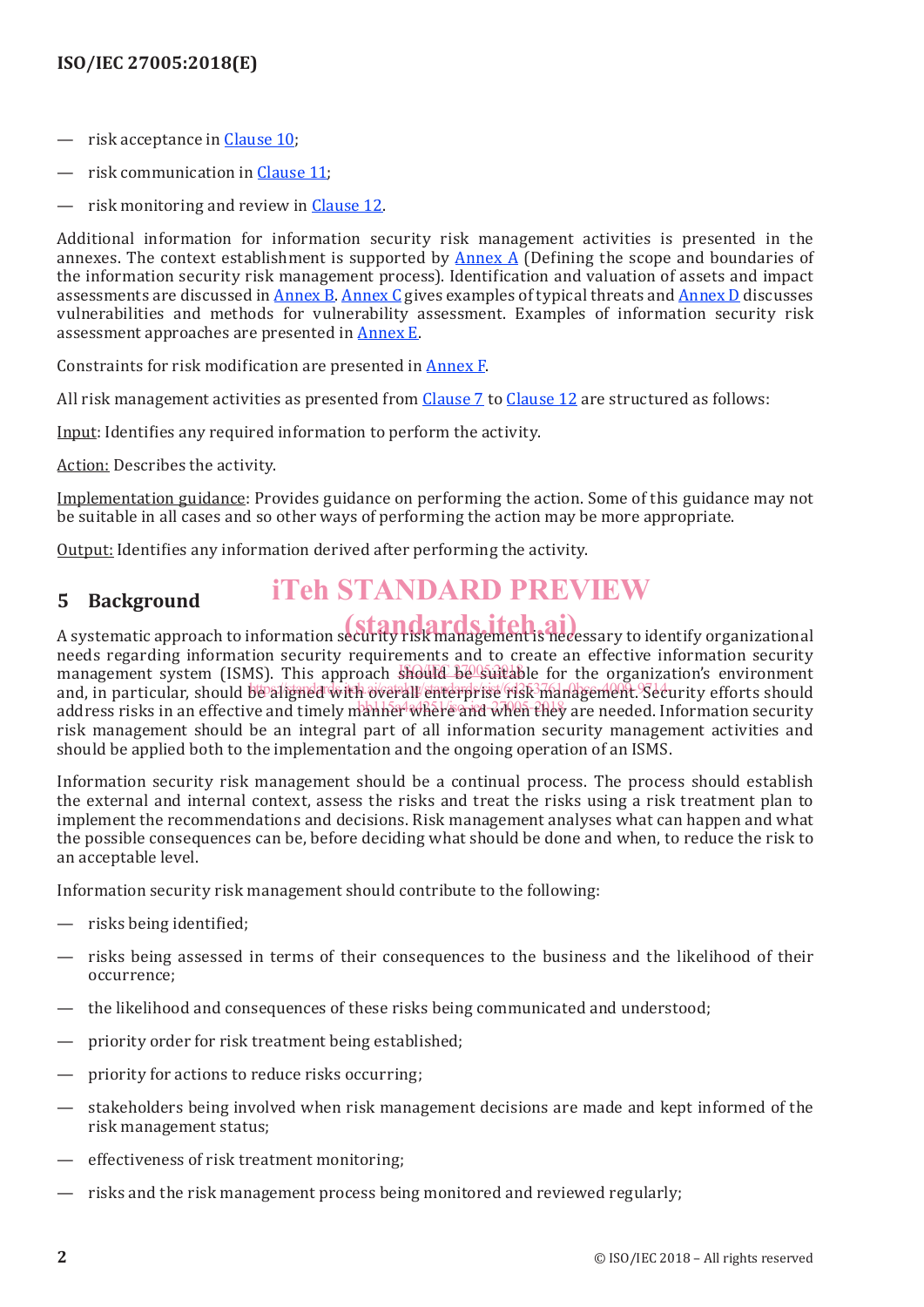- information being captured to improve the risk management approach;
- managers and staff being educated about the risks and the actions taken to mitigate them.

The information security risk management process can be applied to the organization as a whole, any discrete part of the organization (e.g. a department, a physical location, a service), any information system, existing or planned or particular aspects of control (e.g. business continuity planning).

#### **6 Overview of the information security risk management process**

A high level view of the risk management process is specified in ISO 31000 and shown in Figure 1.



**Figure 1 — The risk management process**

Figure 2 shows how this document applies this risk management process.

The information security risk management process consists of context establishment (Clause 7), risk assessment (Clause 8), risk treatment (Clause 9), risk acceptance (Clause 10), risk communication and consultation (Clause 11), and risk monitoring and review (Clause 12).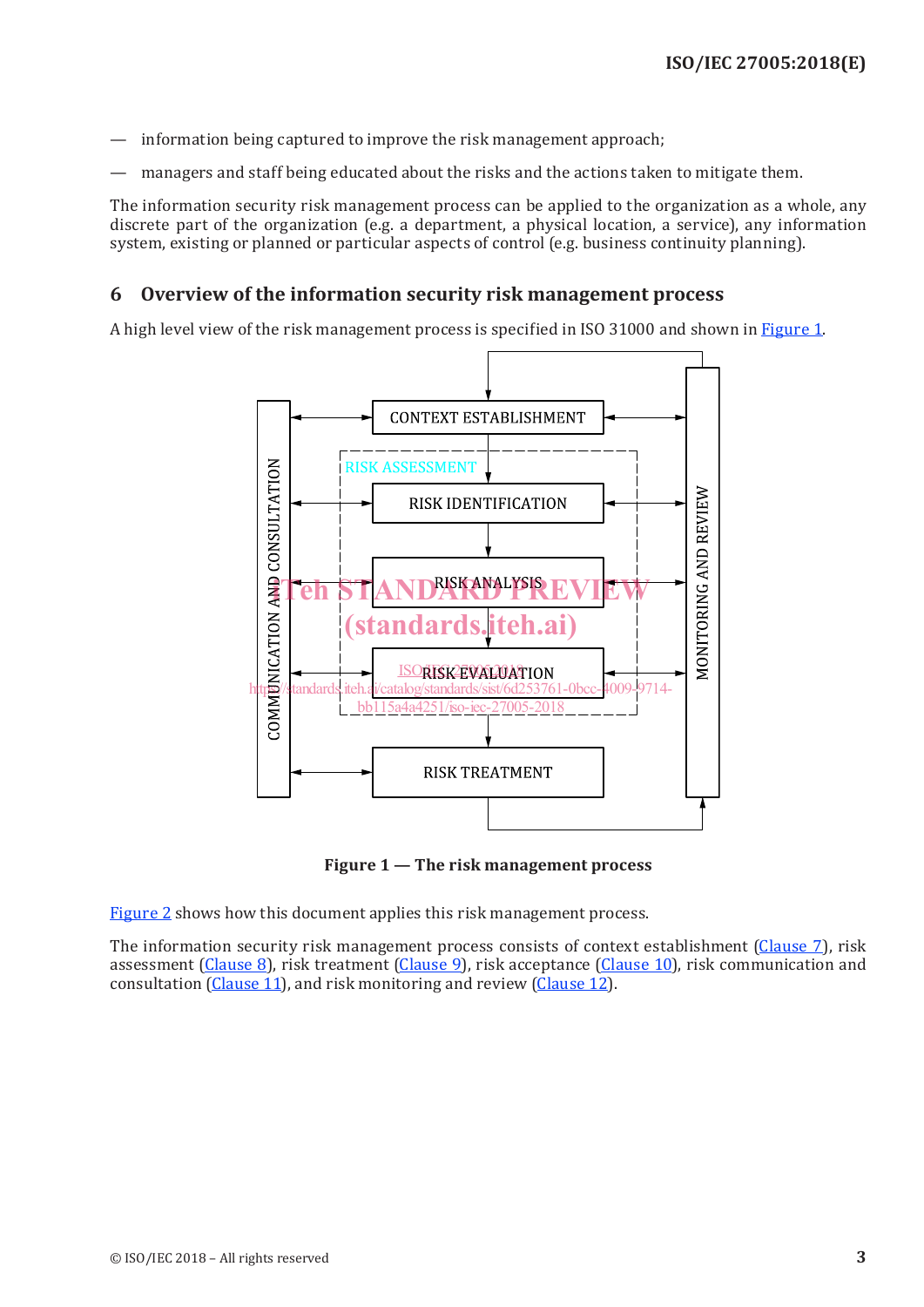

**END OF FIRST OR SUBSEQUENT ITERATIONS** 

**Figure 2 — Illustration of an information security risk management process**

As Figure 2 illustrates, the information security risk management process can be iterative for risk assessment and/or risk treatment activities. An iterative approach to conducting risk assessment can increase depth and detail of the assessment at each iteration. The iterative approach provides a good balance between minimizing the time and effort spent in identifying controls, while still ensuring that high risks are appropriately assessed.

The context is established first. Then, a risk assessment is conducted. If this provides sufficient information to effectively determine the actions required to modify the risks to an acceptable level, then the task is complete and the risk treatment follows. If the information is insufficient, another iteration of the risk assessment with revised context (e.g. risk evaluation criteria, risk acceptance criteria or impact criteria) is conducted, possibly on limited parts of the total scope (see Figure 2, Risk Decision Point 1).

The effectiveness of the risk treatment depends on the results of the risk assessment.

Note that risk treatment involves a cyclical process of:

assessing a risk treatment;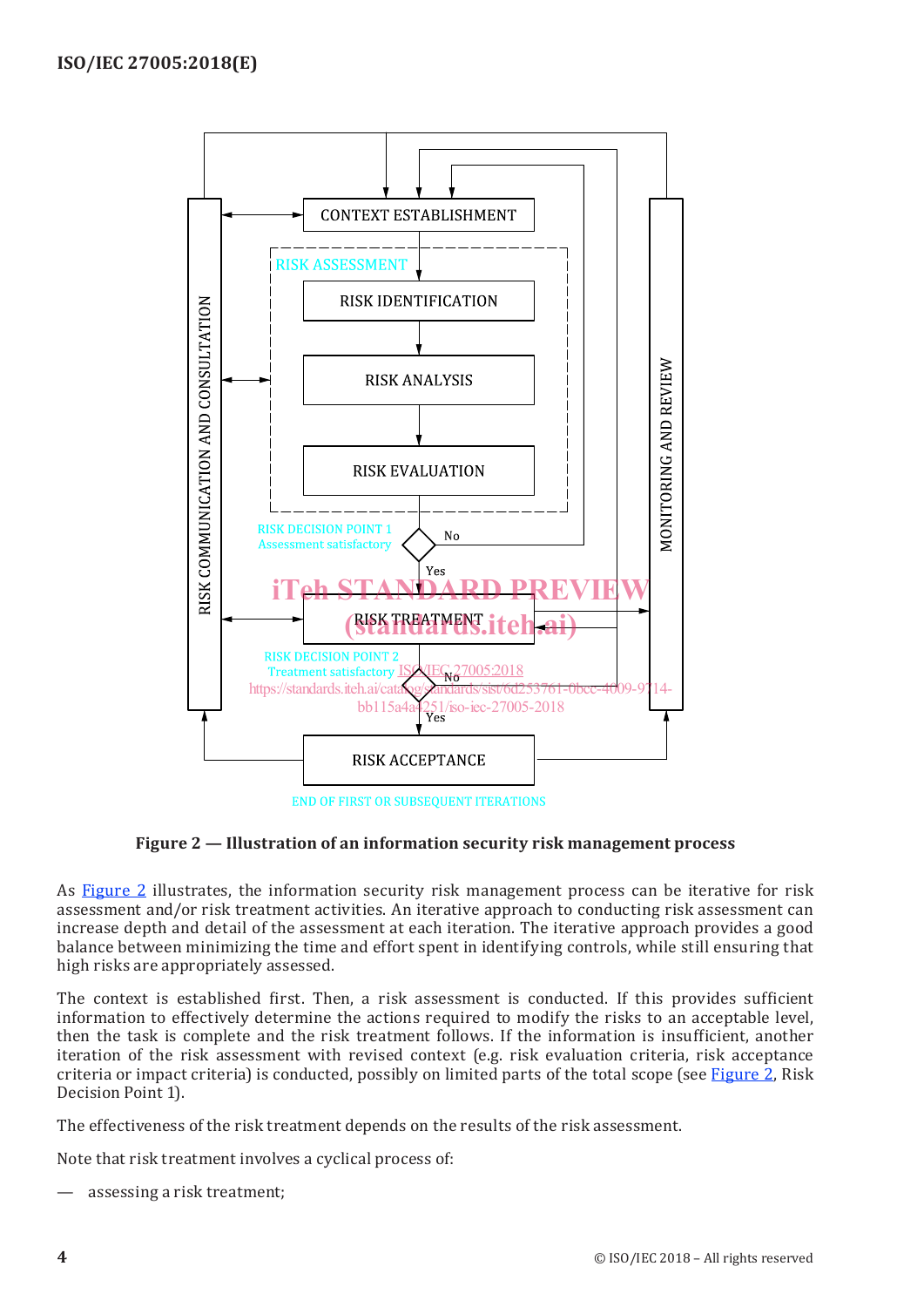- deciding whether residual risk levels are acceptable;
- generating a new risk treatment if risk levels are not acceptable; and
- assessing the effectiveness of that treatment.

It is possible that the risk treatment does not immediately lead to an acceptable level of residual risk. In this situation**,** another iteration of the risk assessment with changed context parameters (e.g. risk assessment, risk acceptance or impact criteria), if necessary, can be required, followed by further risk treatment (see Figure 2, Risk Decision Point 2).

The risk acceptance activity has to ensure residual risks are explicitly accepted by the managers of the organization. This is especially important in a situation where the implementation of controls is omitted or postponed, e.g. due to cost.

During the whole information security risk management process, it is important that risks and their treatment are communicated to the appropriate managers and operational staff. Even before the treatment of the risks, information about identified risks can be very valuable to manage incidents and can help to reduce potential damage. Awareness by managers and staff of the risks, the nature of the controls in place to mitigate the risks and the areas of concern to the organization assist in dealing with incidents and unexpected events in the most effective manner. The detailed results of every activity of the information security risk management process and from the two risk decision points should be documented.

ISO/IEC 27001 specifies that the controls implemented within the scope, boundaries and context of the ISMS need to be risk-based. The application of an information security risk management process the ISMS need to be risk-based. The application of an information security risk management process<br>can satisfy this requirement. There are many approaches by which controls can be determined to implement the risk treatment options chosenrds.iteh.ai)

The organization should establish, implement and maintain a procedure to identify the legal requirements applicable to: ISO/IEC 27005:2018

https://standards.iteh.ai/catalog/standards/sist/6d253761-0bcc-4009-9714-

- the selection of criteria for risk evaluation (<u>7.2.2</u>), misk impact (<u>7.2.3</u>) and risk acceptance (<u>7.2.4</u>);
- the definition of the scope and boundaries of information security risk management  $(7.3 \text{ and } A.2)$ ;
- $-$  risk evaluation  $(8.4)$ ;
- risk treatment of  $(9.1)$  and the implementation of risk reduction plans  $(9.2 \text{ and } \text{Annex F})$ ;
- the monitoring, review and improvement of risk management  $(12.2)$ ;
- asset identification (B.1.3) and asset valuation (B.2.3); and
- risk estimation (see examples in  $E.2.1$ ).

#### **7 Context establishment**

#### **7.1 General considerations**

Input: All information about the organization relevant to the information security risk management context establishment.

Action: The external and internal context for information security risk management should be established, which involves setting the basic criteria necessary for information security risk management  $(7.2)$ , defining the scope and boundaries  $(7.3)$ , and establishing an appropriate organization operating the information security risk management (7.4).

Implementation guidance: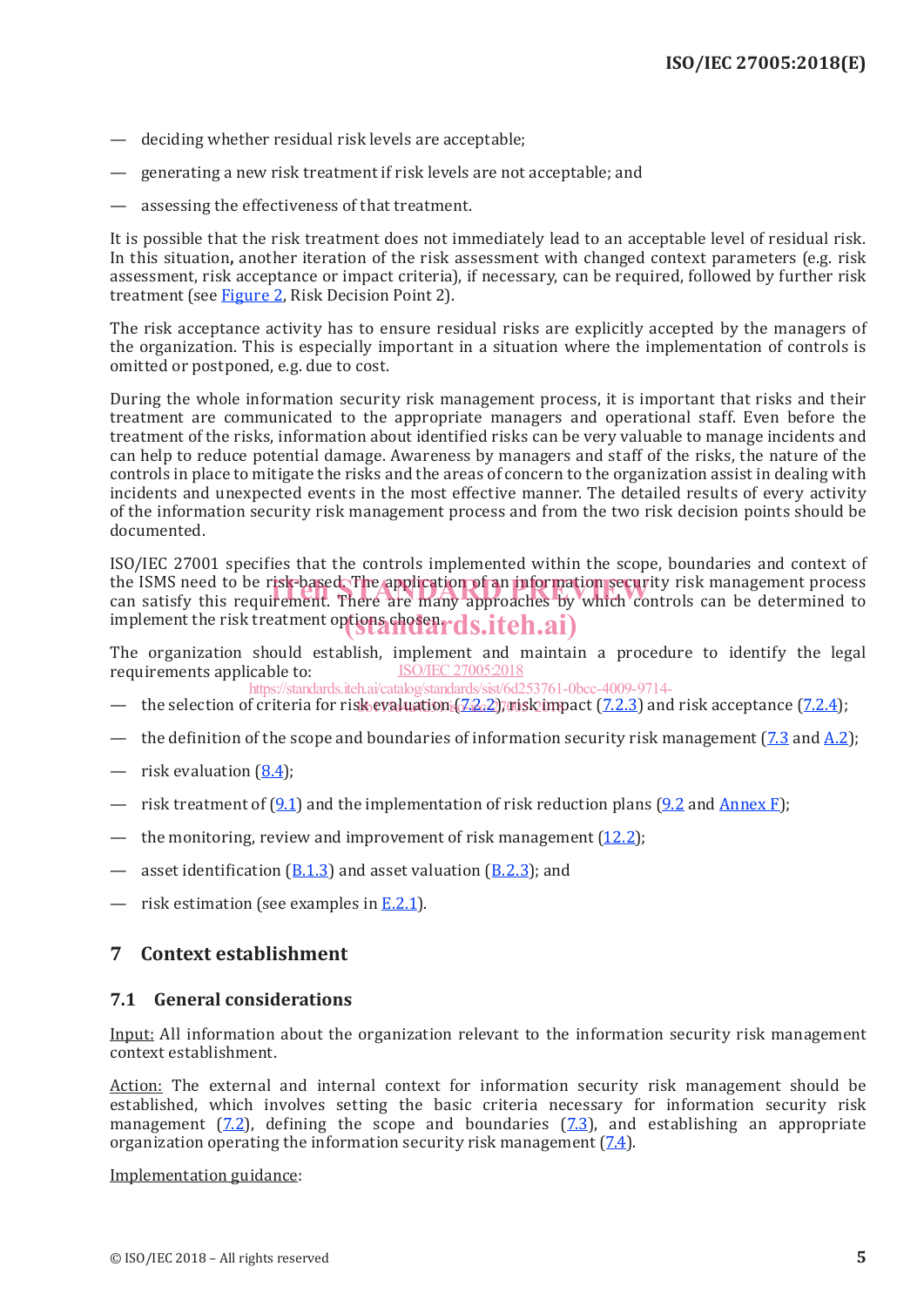It is essential to determine the purpose of the information security risk management as this affects the overall process and the context establishment in particular. This purpose can be:

- supporting an ISMS:
- legal compliance and evidence of due diligence;
- preparation of a business continuity plan;
- preparation of an incident response plan; and
- description of the information security requirements for a product, a service or a mechanism.

Implementation guidance for context establishment elements needed to support an ISMS is further discussed in 7.2, 7.3 and 7.4 below.

Output: The specification of basic criteria, the scope and boundaries, and the organization for the information security risk management process.

#### **7.2 Basic criteria**

#### **7.2.1 Risk management approach**

Depending on the scope and objectives of the risk management, different approaches can be applied. The approach can also be different for each iteration.

An appropriate risk management approach should be selected or developed that addresses basic criteria such as: risk evaluation criteria, impact <mark>criteria, risk acceptance criter</mark>ia.

Additionally, the organization should assess whether necessary resources are available to:

ISO/IEC 27005:2018

- perform risk assessment and restablish a risk treatment plan;3761-0bcc-4009-9714-
- define and implement policies and procedures, including implementation of the controls selected; bb115a4a4251/iso-iec-27005-2018
- monitor controls; and
- monitor the information security risk management process.

#### **7.2.2 Risk evaluation criteria**

Risk evaluation criteria should be developed for evaluating the organization's information security risk considering the following:

- the strategic value of the business information process;
- the criticality of the information assets involved:
- operational and business importance of availability, confidentiality and integrity;
- stakeholders' expectations and perceptions, and negative consequences for goodwill and reputation;

Additionally, risk evaluation criteria can be used to specify priorities for risk treatment.

#### **7.2.3 Impact criteria**

NOTE ISO 31000 uses a concept of "consequence criteria" instead of "impact criteria".

Impact criteria should be developed and specified in terms of the degree of damage or costs to the organization caused by an information security event considering the following:

— level of classification of the impacted information asset;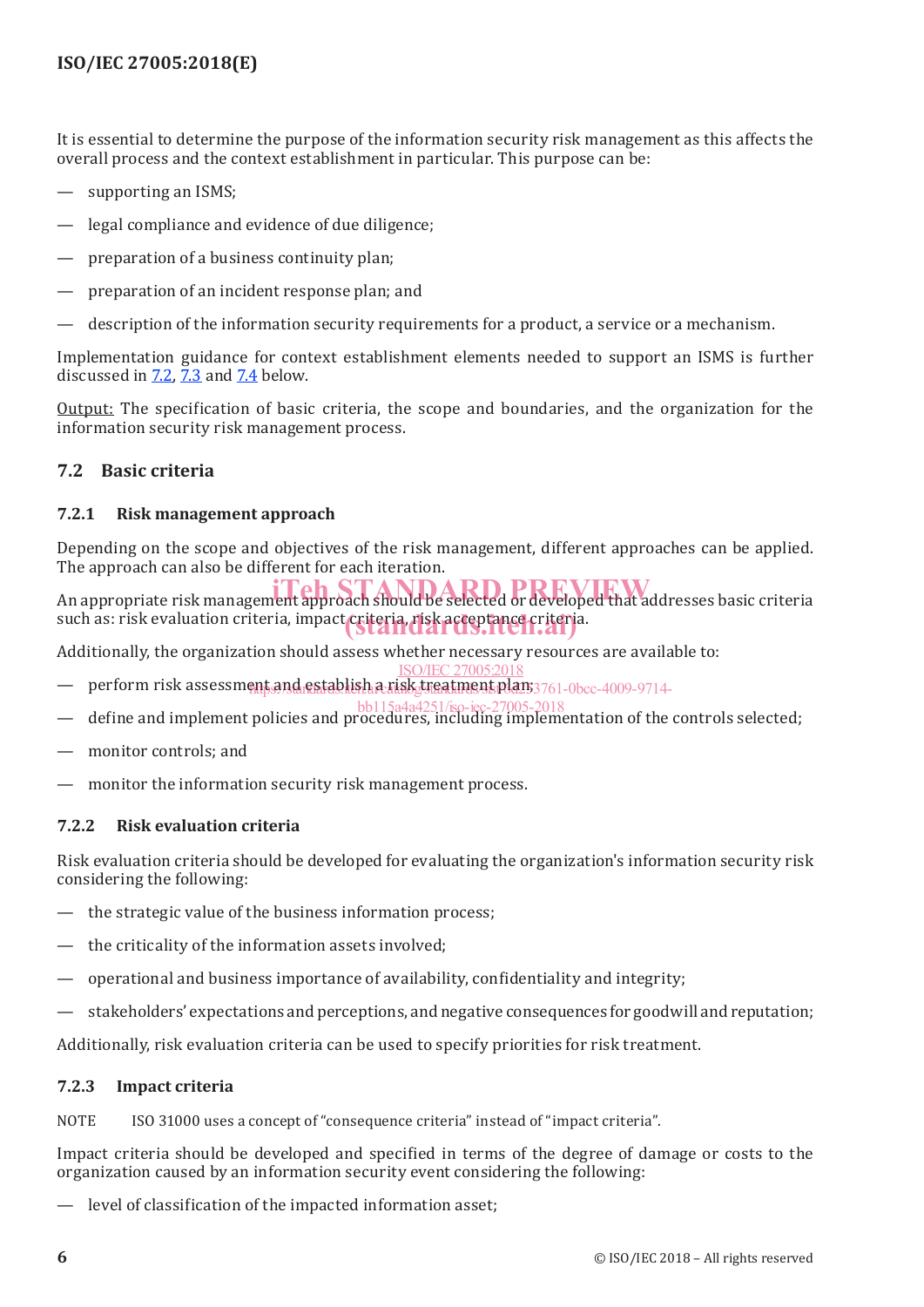- breaches of information security (e.g. loss of confidentiality, integrity and availability);
- impaired operations (internal or third parties);
- loss of business and financial value;
- disruption of plans and deadlines;
- damage of reputation;

#### **7.2.4 Risk acceptance criteria**

Risk acceptance criteria should be developed and specified. Risk acceptance criteria often depend on the organization's policies, goals, objectives and the interests of stakeholders.

An organization should define its own scales for levels of risk acceptance. The following should be considered during development:

- risk acceptance criteria can include multiple thresholds, with a desired target level of risk, but provision for senior managers to accept risks above this level under defined circumstances;
- risk acceptance criteria can be expressed as the ratio of estimated profit (or other business benefit) to the estimated risk;
- different risk acceptance criteria can apply to different classes of risk;
- risk acceptance criteria can include requirements for future additional treatment, e.g. a risk can be accepted if there is approval and commitment to take action to reduce it to an acceptable level be accepted if there is approval and commitment to take action to reduce it to an acceptable level be accepted it there is approval and commitment to take at<br>within a defined time period. **Standards.itch.ai**)

Risk acceptance criteria can differ according to how long the risk is expected to exist, e.g. the risk rest acceptance criteria can unter according by the system activity. Risk acceptance criteria should be set up<br>can be associated with a temporary or short-term activity. Risk acceptance criteria should be set up considering the following: https://standards.iteh.ai/catalog/standards/sist/6d253761-0bcc-4009-9714 bb115a4a4251/iso-iec-27005-2018

- business criteria;
- operations;
- technology;
- finance;
- social and humanitarian factors.

More information can be found in Annex A.

#### **7.3 Scope and boundaries**

The organization should define the scope and boundaries of information security risk management.

The scope of the information security risk management process needs to be defined to ensure that all relevant assets are taken into account in the risk assessment. In addition, the boundaries need to be identified to address those risks that can arise through these boundaries.

Information about the organization should be collected to determine the environment it operates in and its relevance to the information security risk management process.

When defining the scope and boundaries, the organization should consider the following information:

- the organization's strategic business objectives, strategies and policies;
- business processes;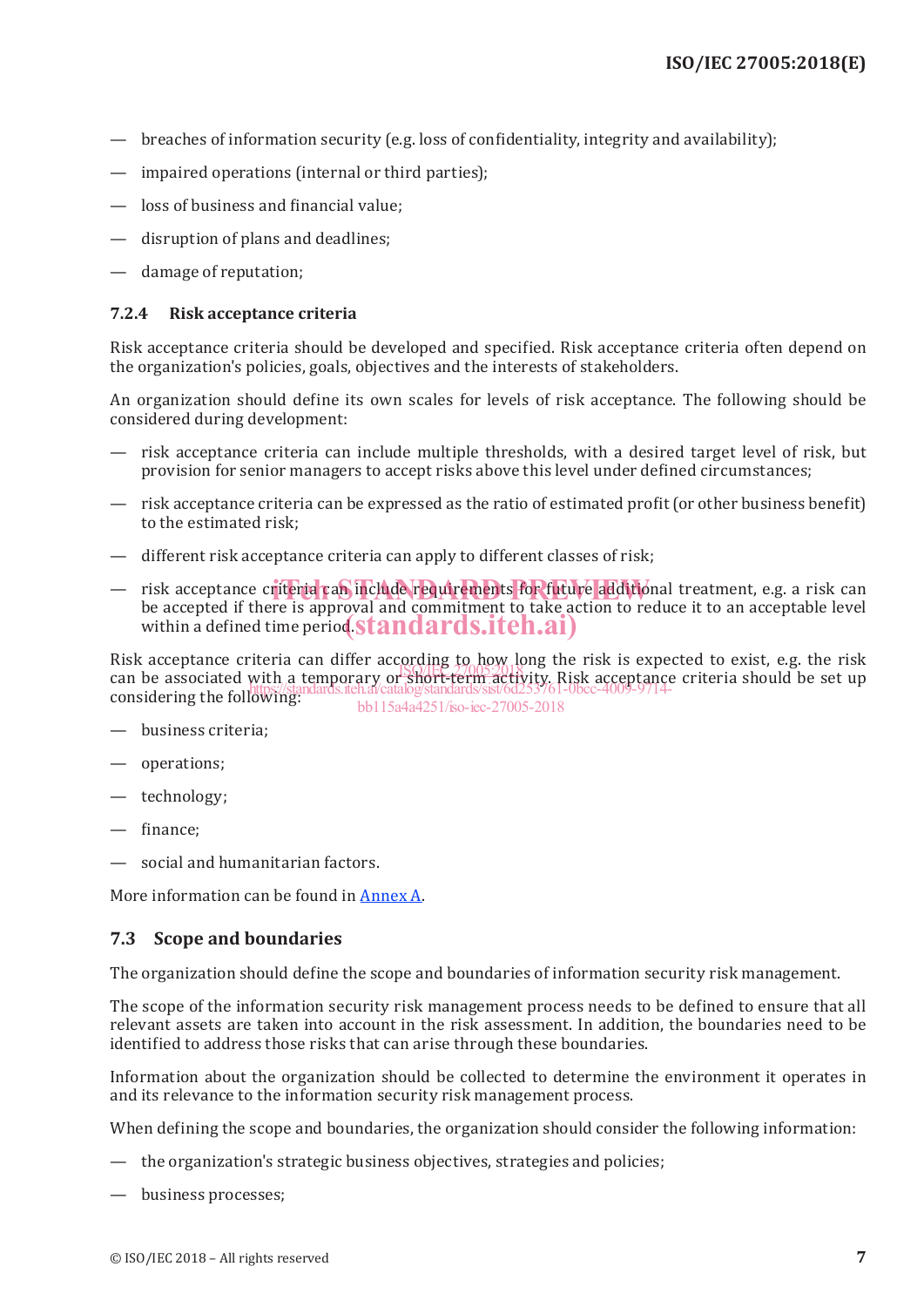### **ISO/IEC 27005:2018(E)**

- the organization's functions and structure;
- the organization's information security policy;
- the organization's overall approach to risk management;
- information assets:
- locations of the organization and their geographical characteristics;
- constraints affecting the organization;
- expectation of stakeholders:
- socio-cultural environment:
- interfaces (i.e. information exchange with the environment).

Additionally, the organization should provide justification for any exclusion from the scope.

Examples of the risk management scope may be an IT application, IT infrastructure, a business process, or a defined part of an organization.

Further information can be found in Annex A.

#### **7.4 Organization for information security risk management**

The organization and responsibilities for the information security risk management process should be set up and maintained. The following are the main roles and responsibilities of this organization:

- development of the information security risk management process suitable for the organization; ISO/IEC 27005:2018
- identification and analysis/of the stakeholders it and ards/sist/6d253761-0bcc-4009-9714-
- definition of roles and responsibilities of all parties both internal and external to the organization; bb115a4a4251/iso-iec-27005-2018
- establishment of the required relationships between the organization and stakeholders, as well as interfaces to the organization's high-level risk management functions (e.g. operational risk management), as well as interfaces to other relevant projects or activities;
- definition of decision escalation paths;
- specification of records to be kept.

This organization should be approved by the appropriate managers of the organization.

#### **8 Information security risk assessment**

#### **8.1 General description of information security risk assessment**

Input: Basic criteria, the scope and boundaries, and the organization for the information security risk management process being established.

Action: Risks should be identified, quantified or qualitatively described, and prioritized against risk evaluation criteria and objectives relevant to the organization.

#### Implementation guidance:

A risk is a combination of the consequences that would follow from the occurrence of an unwanted event and the likelihood of the occurrence of the event. Risk assessment quantifies or qualitatively describes the risk and enables managers to prioritize risks according to their perceived seriousness or other established criteria.